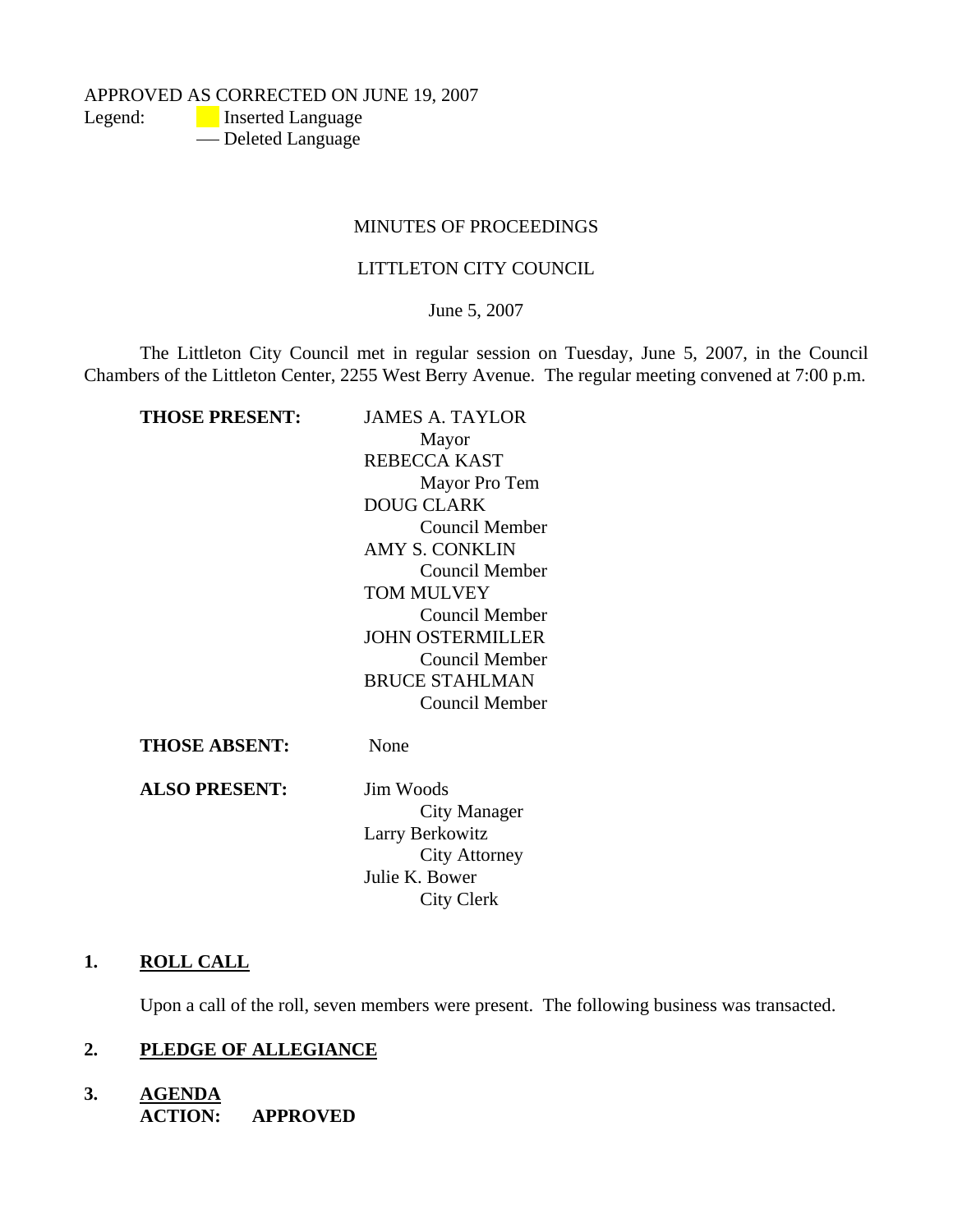# **4. (a) MINUTES - MINUTES OF REGULAR MEETING MAY 15, 2007**

## **ACTION: APPROVED**

Council Member Conklin added the following to page 3: "Council Member Conklin requested that the study include consideration of habitat and aesthetics as well as flood control.

Mr. Blosten said UD&FCD had agreed to that."

Council Member Mulvey made the following correction to page 11: "Council Member Mulvey complimented the Election Commission on the redistricting breakdowns. He said ultimately no citizens lived on Lincoln Street, from Mineral to County Line and there was no population change to District III."

# **4. (b) MINUTES - MINUTES OF SPECIAL MEETING MAY 22, 2007**

### **ACTION: APPROVED**

# **5. INTRODUCE NEW CITY EMPLOYEES –**

Mr. Woods introduced the following new employees:

 Neal Stoeckman, Engineering Inspector James Harris, Systems Database Administrator Patrick Martin, Firefighter Eric Horvat, Firefighter Erik Etheridge, Firefighter

# **6. (a) CITIZEN APPEARANCES – GUEST CITIZENS** –

# (i) **LITTLETON PUBLIC SCHOOLS TECHNOLOGY STUDENT ASSOCIATION (TSA) ADVISORS/TEACHERS**

Council Member Stahlman was pleased to recognize the Littleton Public Schools (LPS) Technology Student Association (TSA) students and teachers for their accomplishments in recent competitions.

The mission of the Colorado Technology Student Association was to develop leadership and personal growth in a technological world for middle and high school students. Participants competed in events as diverse as Mousetrap Tractor Pull, Architectural Drafting and Design, Hydrodynamics, Rat Trap Drag Race, Rubber Band Powered Cars and T-Shirt Design. TSA met monthly and the students competed at both the state and national levels. In addition, students participate in community service projects and school based activities.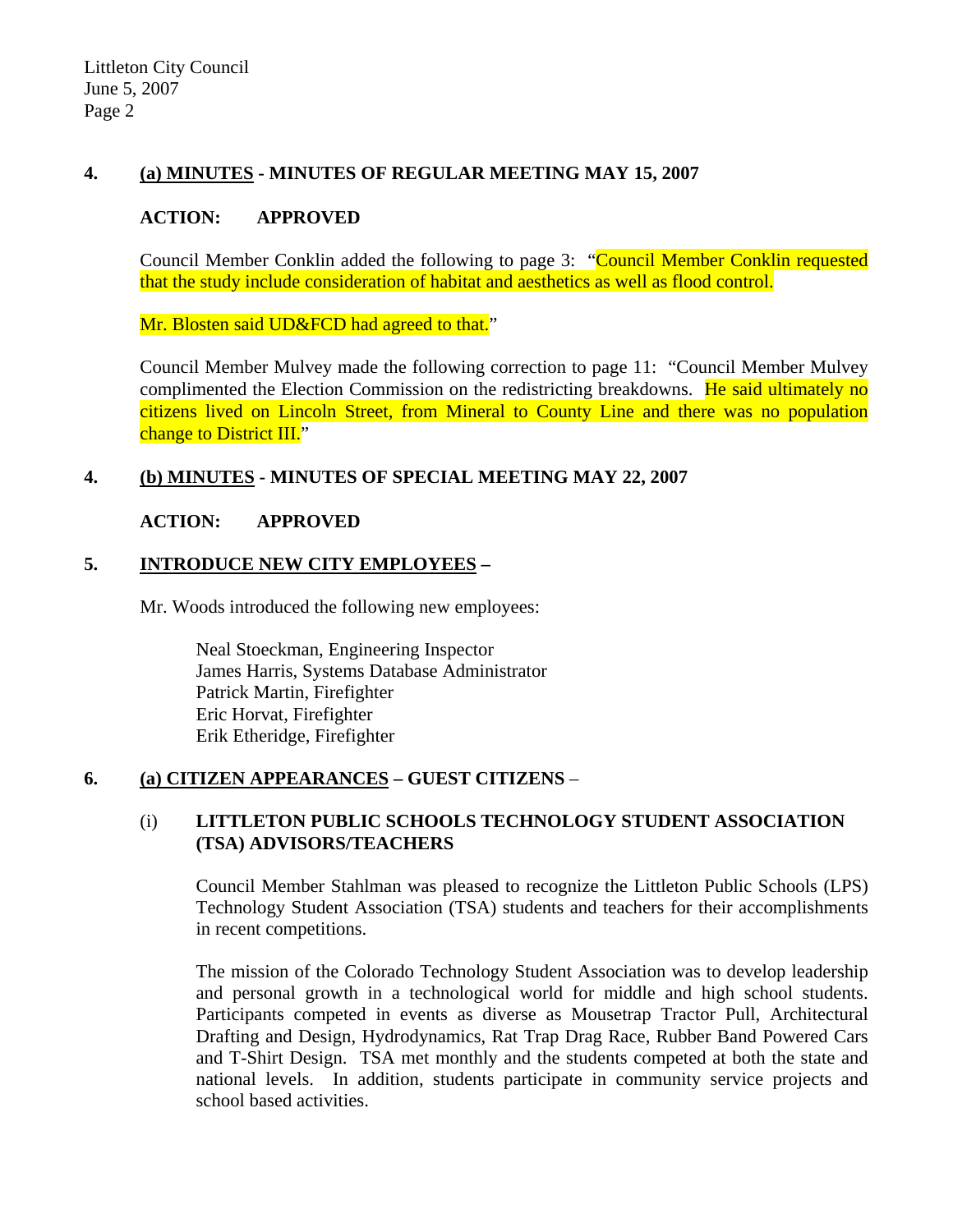The teachers from each school were invited tonight to represent the students who were recent winners at state competition:

| <b>Powell Middle School</b>  |                                                                                                                                                                  |                                                                                                                                                                 |  |  |
|------------------------------|------------------------------------------------------------------------------------------------------------------------------------------------------------------|-----------------------------------------------------------------------------------------------------------------------------------------------------------------|--|--|
| Teacher:<br>Students:        | Don Meersman<br><b>Nathaniel Durant</b><br><b>Emily Landes</b><br>George Darling                                                                                 | <b>Emily Haskins</b><br>Clara O'Connor<br>Payton Rose                                                                                                           |  |  |
| <b>Newton Middle School</b>  |                                                                                                                                                                  |                                                                                                                                                                 |  |  |
| Teachers:<br>Students:       | Marc Finer<br>Cameron Bain<br>Dominick Brevig<br><b>Michael Suits</b><br><b>Edmond</b> Lee                                                                       | Diane Deering<br><b>Baxter Gully</b><br>Xavier McIntyre<br><b>Shaffer Dehmlow</b>                                                                               |  |  |
| <b>Goddard Middle School</b> |                                                                                                                                                                  |                                                                                                                                                                 |  |  |
| Teacher:<br>Students:        | <b>Travis Amonson</b><br>Cole Hansen<br>Jordan Healey<br>Ellen Green<br>Dave Bitzko<br>Nicole Delphia<br>Max Roepo<br><b>Brittany Uhrlaub</b><br>Chip Bollendonk | Sarah Hinning<br>Will Kinsley<br>Khiemberely Luanghithacks<br>Lauren Veraldi<br>Janae Engel<br>Kailyn Witonsky<br>Paige Kinsley                                 |  |  |
| Euclid Middle School         |                                                                                                                                                                  |                                                                                                                                                                 |  |  |
| Teachers:<br>Students:       | <b>Larry Grimes</b><br><b>Mallory Tisch</b><br>Eric Moss<br>Danielle Sebben<br>Bryan Ward<br><b>Brian Toews</b><br>Devin Collins<br><b>Brandon</b> Lee           | Evan Biddulph<br>Kara Drechsler<br>Will Martin<br><b>Evan Sidrow</b><br><b>Shelby Foster</b><br><b>Taylor Wallace</b><br>Alec Busch<br><b>Austin Gatzemeyer</b> |  |  |
| <b>Heritage High School</b>  |                                                                                                                                                                  |                                                                                                                                                                 |  |  |
| Teacher:<br>Students:        | Jason Whitehorn<br>John Sorkin<br>Evan Lang<br>John Kreinbring<br>Lexi Dufficy<br>Kari Spencer                                                                   | Kodi Hildebrandt<br>Amanda Grassello<br>Jacob Favret<br><b>Elliott Newly</b><br><b>Randon Grimes</b>                                                            |  |  |
| <u>Arapahoe High School</u>  |                                                                                                                                                                  |                                                                                                                                                                 |  |  |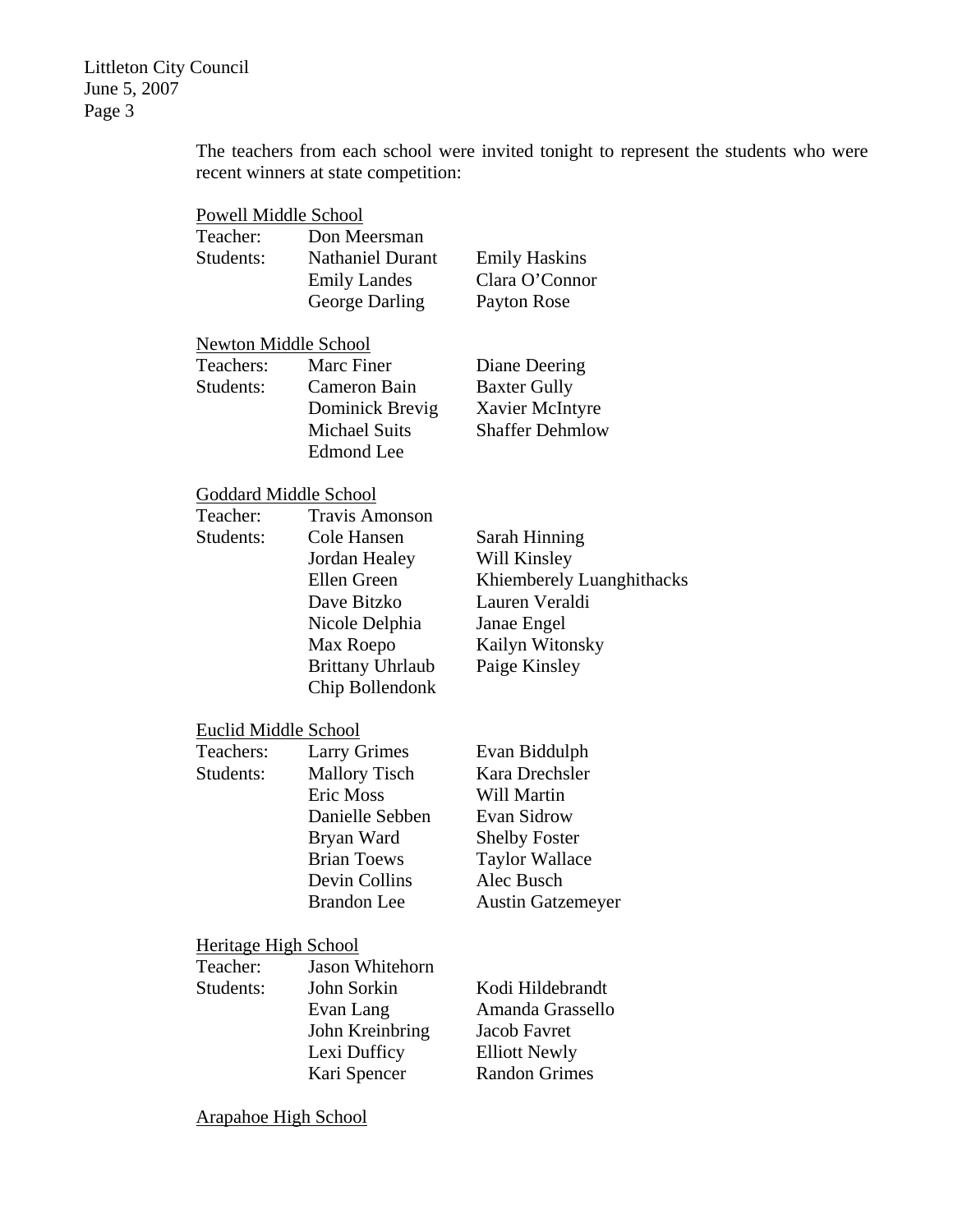| Teacher:                     | David McMullen         |                        |
|------------------------------|------------------------|------------------------|
| Students:                    | Nick Turner            | Laine Greaves-Smith    |
|                              | Brian Ward             | Steven Beech           |
|                              | <b>Ryan Elliott</b>    | <b>Andrew Blackie</b>  |
|                              | Stefan Walberg         | <b>Austin Darricau</b> |
|                              | <b>Ethan Grebe</b>     | <b>Josh Sheeran</b>    |
| <b>Littleton High School</b> |                        |                        |
| Teacher:                     | Pam Wilkins            |                        |
| Students:                    | Lexi Bamrick           | <b>Matt Sattler</b>    |
|                              | <b>Bradley Ellis</b>   | Eric Ginter            |
|                              | Jordan Gallegos        | Peter Jenkins          |
|                              | Kurt Warden            | Jay Stahlman           |
|                              | David Manthey          | Tim Messing            |
|                              | <b>Justin Dreher</b>   | Kara Berg              |
|                              | Christine DeJuan       | Leana McGregor         |
|                              | <b>Joseph Matthews</b> | Yahkeim Tylson         |
|                              | Jessica Medved         | <b>Beth Medved</b>     |
|                              | Jason Leher            | <b>Brandon Holder</b>  |
|                              | Micah Corah            | <b>Trevor Jurgens</b>  |

#### (ii) **ANDY MARQUEZ**

Mayor Pro Tem Kast said Council was also pleased to recognize former Littleton business owner Andy Marquez. The very talented and widely recognized fine art photographer started his business in downtown Littleton and after 15 years was moving his business to Cherry Creek.

Mr. Marquez had been a photographer for 24 years and his work had taken him all over the world. He recently returned from Chile and Argentina where he photographed the Iquazu Falls on the border of Argentina and Brazil and glaciers in Chile and Argentina.

Over the years, Mr. Marquez had donated books and photographs to fundraising events for many community organizations. He appreciated the way the community rallied around him and his family after he was badly injured in an accident a few years ago. He thanked the people of the city for their support over the years and shared the recognition with his wife Teresa who had been rock solid through it all. He hoped everyone would visit him in his new location on East  $3<sup>rd</sup>$  Avenue. Council extended its sincere appreciation to Mr. Marquez for his leadership in the business community and wished him the best in his new location.

### **6. (b) CITIZEN APPEARANCES** - **SCHEDULED PUBLIC APPEARANCES – None**

# **6. (c) CITIZEN APPEARANCES – UNSCHEDULED PUBLIC APPEARANCES –**

DAVE MITCHELL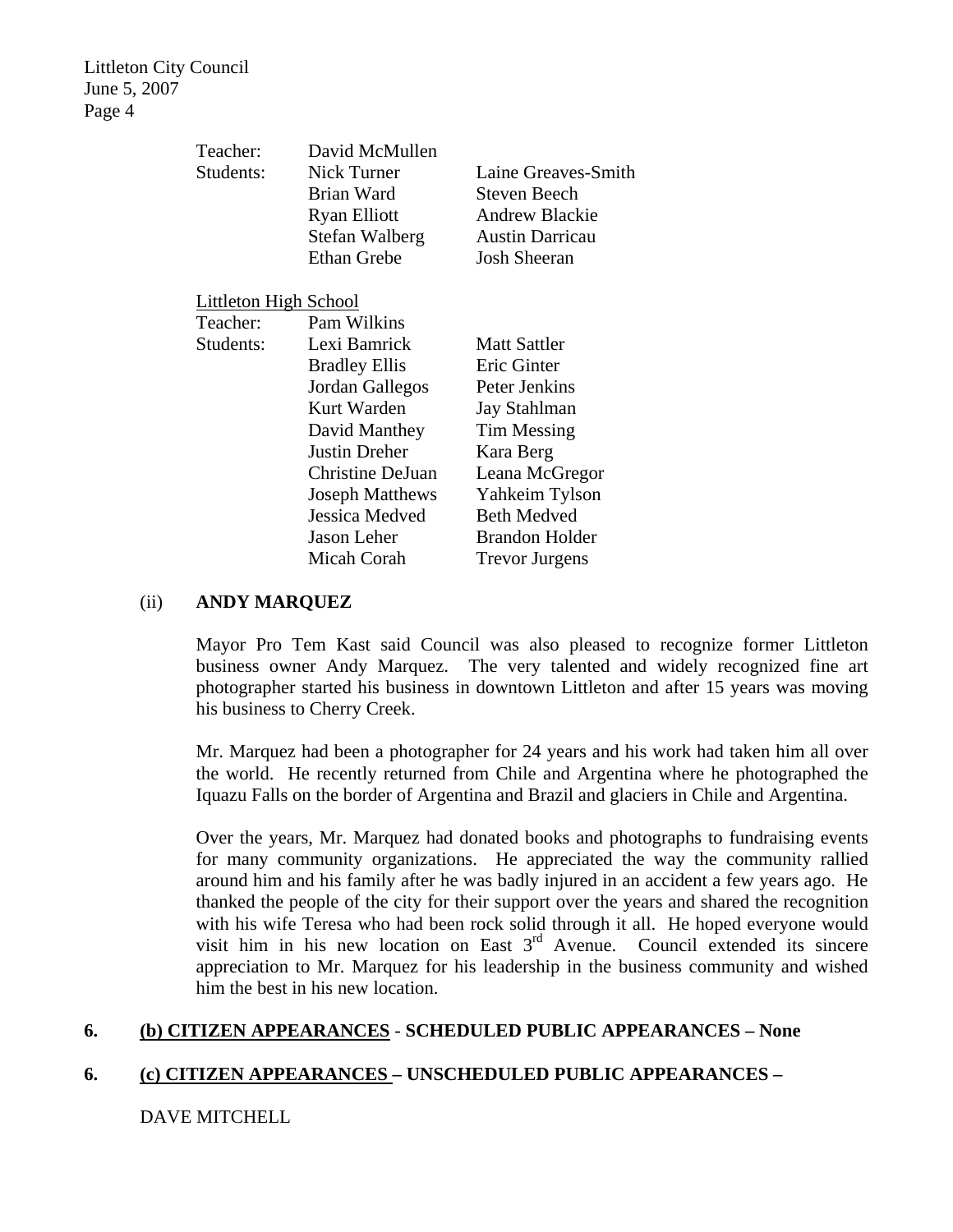1000 W. RIDGE RD.

Mr. Mitchell said there was an article in the May 24<sup>th</sup> the *Littleton Independent* regarding Wal-Mart that quoted Mayor Taylor as saying "Wal-Mart will rescue the city from its revenue slump." He said the statement was very confusing because Council was given a revenue calculation on May 9<sup>th</sup>, prepared by city staff, that stated in 2006 Littleton would have a 5.3% increase in revenue and TABOR would allow the city to keep only 4%. If Wal-Mart happened, the city would not be able to keep that revenue.

Mr. Mitchell said Council Member Clark's white paper was quite clear that the city would have enough revenue without Wal-Mart. Littleton had an excess of land zoned for retail. He said Council Members Taylor, Kast, Conklin, Ostermiller and Stahlman were breaking a zoning promise made to the residents living next to the proposed Wal-Mart site.

Mayor Pro Tem Kast clarified that she voted against the Wal-Mart proposal and Council Member Stahlman was not on Council when the matter was decided by Council.

Mr. Mitchell was referring to Council's decision not to reverse the Wal-Mart decision.

JOSEPH TRUJILLO 5574 S. HURON ST.

Mr. Trujillo said there was a program for people to donate their frequent flyer miles to members of the military. He suggested the city donate its miles to the program.

# **7. (a) CONSENT AGENDA - (ordinances and resolutions read by title) – ACTION: APPROVED - ITEMS 7(A) - 7(C)**

- (a) Resolution to approve updated intergovernmental agreement (IGA) for hazard material related response in the City of Lakewood **(Resolution No. 12, Series of 2007)**
- (b) Resolution to approve intergovernmental agreement (IGA) with Douglas County for collection of sales tax **(Resolution No. 13, Series of 2007)**
- (c) Resolution assigning and transferring to the Colorado Housing Finance Authority a portion of the city's 2007 allocation for Private Activity Bonds **(Resolution No. 14, Series of 2007)**

It was moved by COUNCIL MEMBER CLARK and seconded by COUNCIL MEMBER CONKLIN TO APPROVE CONSENT AGENDA ITEMS 7(A) - 7(C).

Ayes: Council Members Mulvey, Conklin, Kast, Taylor, Stahlman, Ostermiller and Clark.

Nays: None.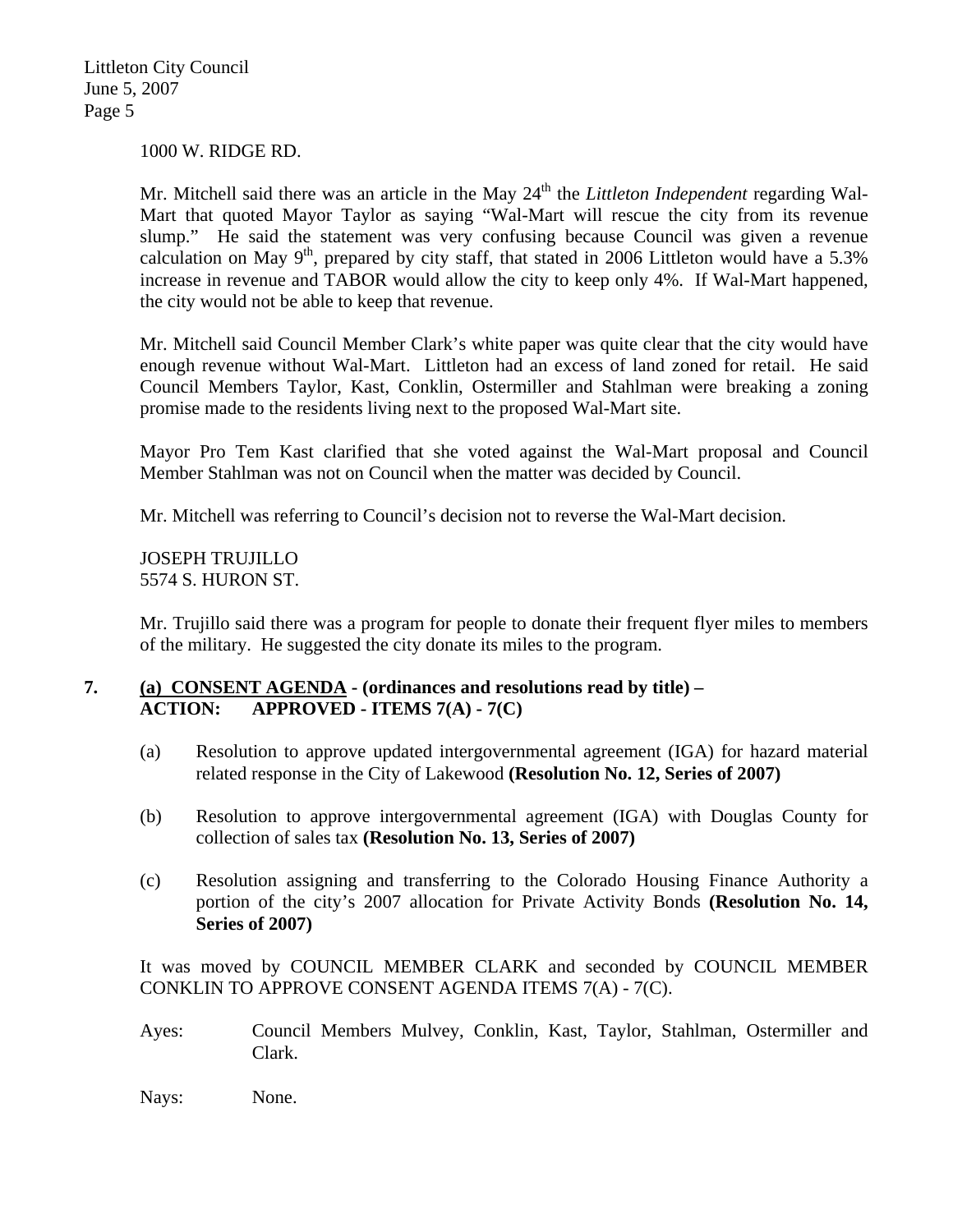MOTION CARRIED: 7 to 0

## **8. (a) SECOND AND FINAL READING ON ORDINANCES AND PUBLIC HEARINGS – ORDINANCE ON SECOND READING AUTHORIZING ALCOHOLIC TASTINGS**

### **ACTION: ORDINANCE NO. 12, SERIES OF 2007**

Mr. Berkowitz read the ordinance by title. He said the Colorado General Assembly passed a bill in 2004 to allow alcohol beverage tastings to occur in retail liquor stores. A tasting was a sampling of malt, vinous or spirituous liquors under the limitations contained in C.R.S. 12-47- 301(10). Tastings could not occur in Littleton until the city opted in by adopting an ordinance.

Council had first considered the issue in 2004 and had referred the issue to the Liquor Authority for comment. The Liquor Authority had recommended that tasting be allowed but an ordinance was not approved by Council in 2004. At the request of the owner of Lido Wine Merchants, Council asked the Liquor Authority to re-examine tastings in Littleton. The Authority renewed its recommendation that tastings be allowed. The Authority also recommended that an application fee of \$250 be charged for the tastings permit with a renewal fee of \$100 and that tastings be limited to Saturdays only.

The ordinance would allow liquor stores to apply for a tastings permit at any time during the one year the liquor license was valid but the permit would expire at the same time that the license for the retail establishment expired. Tastings would be allowed to be conducted between the hours of 11:00 a.m. and 7:00 p.m. but not to exceed a total of five hours in duration. The size of an alcohol sample was limited to one ounce for beer and wine and one half ounce for whiskey or other spirits. The tastings must be conducted by someone who had received server training which met the standards established by the State Liquor Enforcement Division. Servers must be employees of the retail licensee and not an employee of a wholesaler or manufacturer of alcoholic beverages.

Council Member Conklin asked if the city's liability would change in any way by allowing tastings?

Mr. Berkowitz said it would not change.

Council Member Conklin asked if enforcement would cause more of a burden for the Police Department?

Mr. Woods said there would be some additional enforcement responsibility and it would be similar to bar and restaurant issues. He was not worried but there would be an impact.

Mr. Berkowitz seriously doubted there would be close monitoring unless there was a complaint made. The store owners would be policing themselves.

Mayor Pro Tem Kast asked what would be the consequences of a violation?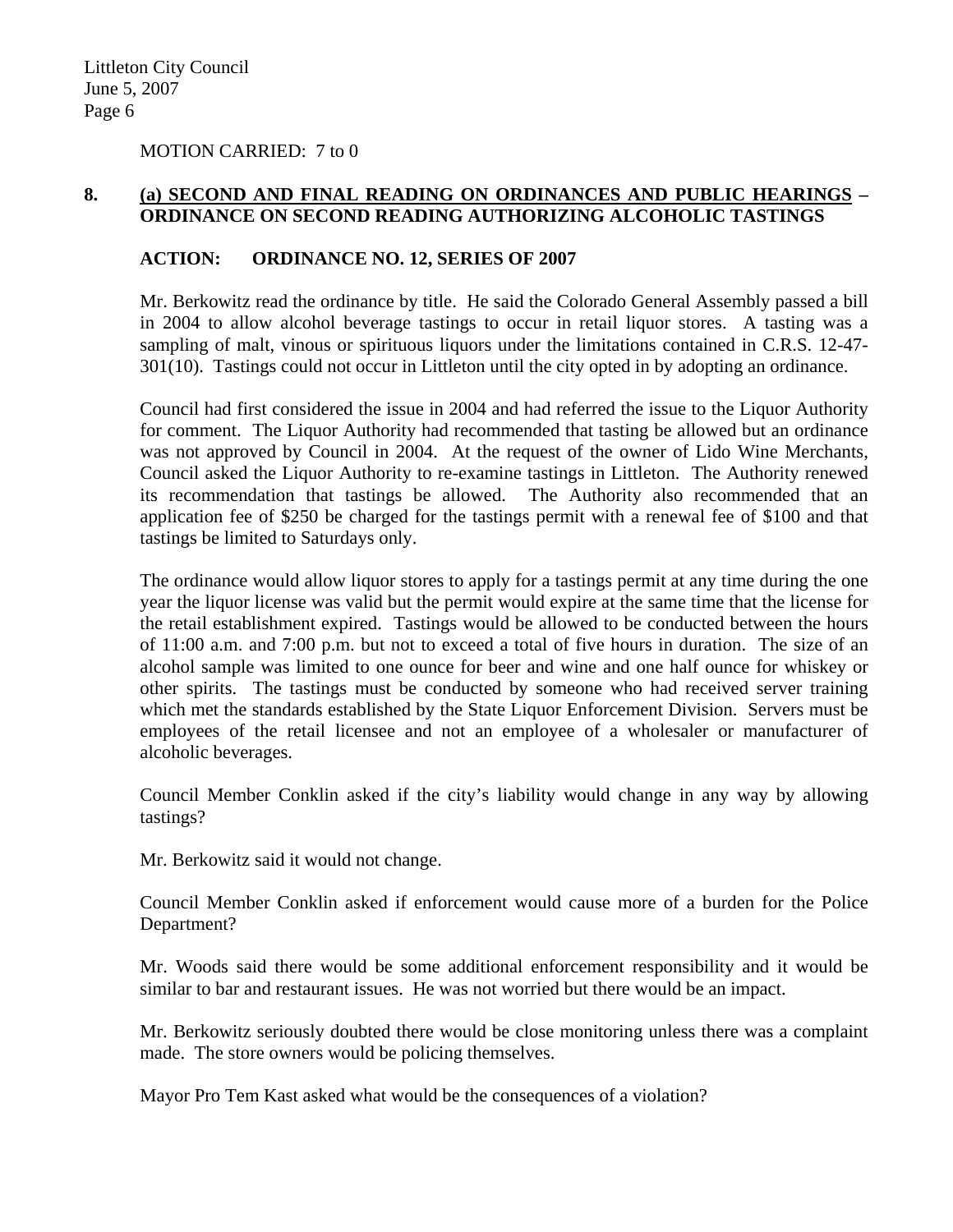> Mr. Berkowitz said under the law, a violation would be treated the same as any other violation of the liquor code.

Mayor Taylor opened the public hearing.

TINA WITHAM LIDO WINE MERCHANTS 2529 W. MAIN ST.

Ms. Witham favored the ordinance. She wanted to address some of the objections raised by Keven Bernard, the general manager of County Line Liquor, in his written comments to Council. She said in 2005, according to the report from the State of Colorado regarding statewide liquor violations, there were no violations regarding in-store tastings. The tastings were a valuable tool for retail liquor stores but might not be appropriate for some stores with staffing issues. Store owners already self-regulated to make sure staff checked IDs and for visibly intoxicated persons. Ms. Witham respected the law and valued the store's liquor license. If a customer tried to use intimidation, the server would call a manager or the police. With regard to over serving, the law allowed four, 1-oz. pours and the store was required to purchase the wine that was being served. Stores were not interested in seeing how much wine could be given away. There was training available for servers such as Smart Serve. Littleton was surrounded by cities that allowed instore tastings and there was no incentive for customers to come to downtown Littleton to buy wine. She asked Council to allow 104 days of tastings or at least let establishment choose the days for tastings.

Council Member Clark asked what business Ms. Witham owned and why she wanted to provide tastings.

Ms. Witham owned Lido Wine Merchants, a 1,400 square foot store. She said tastings gave the advantage of providing personal service to customers. Tastings were a sales tool that stores could use to sell more wine.

Council Member Clark said the ordinance proposed tastings only on Saturdays.

Ms. Witham said it would be better if stores could offer tastings on Friday afternoons and Saturday afternoons. Those were the busiest days of the week.

TOM WITHAM LIDO WINE MERCHANTS 2529 W. MAIN ST.

Mr. Witham said the store was fairly new to the area and they had not been in business when the issue of tastings was discussed a few years ago. His store was a neighborhood wine shop. He and Ms. Witham were responsible owners and did not want to lose the store's liquor license. Self-policing was something the alcohol beverage industry had to do because the police could not be everywhere. The store would be utilizing automatic pours of one ounce. The tastings would not be large events with four wines at the most for people to taste. Advertising would be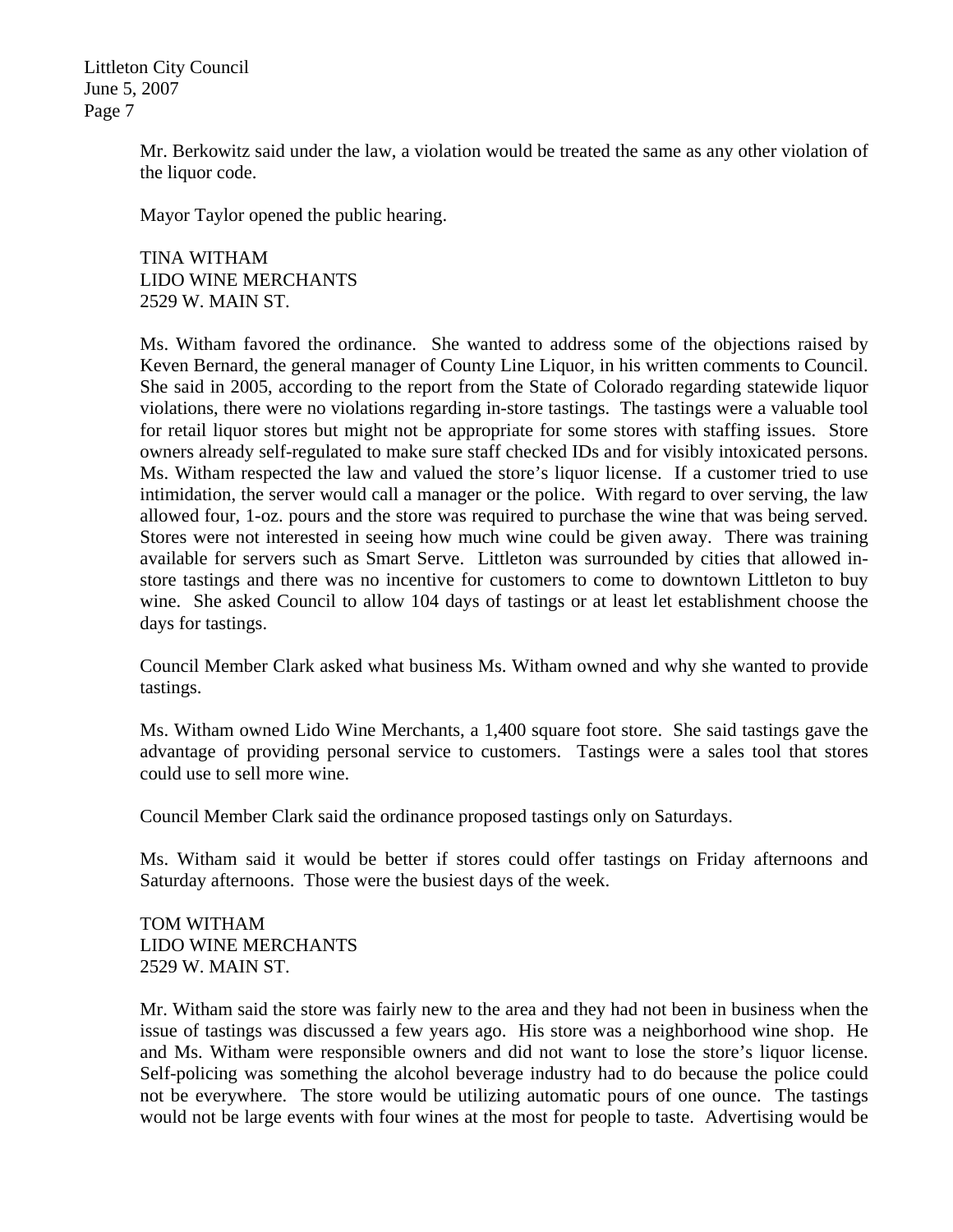> through email to the store's customers. The ordinance would not force anyone to do the tastings. The store could increase sales by using this tool and it would bring more business to downtown.

CHARLES MASSERIO 347 S. COLORADO BLVD.

Mr. Masserio was a wine store owner in Denver and had conducted tastings since 2004 with no problems. He said there was no validity to the statement that people would come in to get drunk. People attended tastings to learn about wine. Tastings had increased sales at his store by twelve percent.

JIM DUBOSE 6877 S. PRINCE CIR.

Mr. DuBose complimented the Witham's presentation because it contained facts instead of opinions from big box liquor retailers. It made a lot of sense to support the ordinance. The city had worked hard to build downtown Littleton and make it better for citizens and merchants. The intent of tastings was to learn about wine. He supported the ordinance.

JOSEPH TRUJILLO 2420 W. MAIN ST.

Mr. Trujillo supported the ordinance but felt the fee for the permit application seemed too high.

LYNN SINGLETON 5654 S. PRINCE ST.

Ms. Singleton supported the ordinance and felt it would be a great asset.

BRUCE MCCAUGHEY 5666 S. SYCAMORE

Mr. McCaughey supported the ordinance. He said tastings should be permitted on any of the six days the stores were allowed to be open and not just on Saturdays. He said the Liquor Code allowed 104 days per year.

PETER WEBB 4497 W. BERRY AVE.

Mr. Webb was a customer of Lido Wine Merchants and was in support of the ordinance. The city would benefit from the fees and eventual sales tax from sales of wine.

REES DAVIS 2509-2589 W. MAIN ST.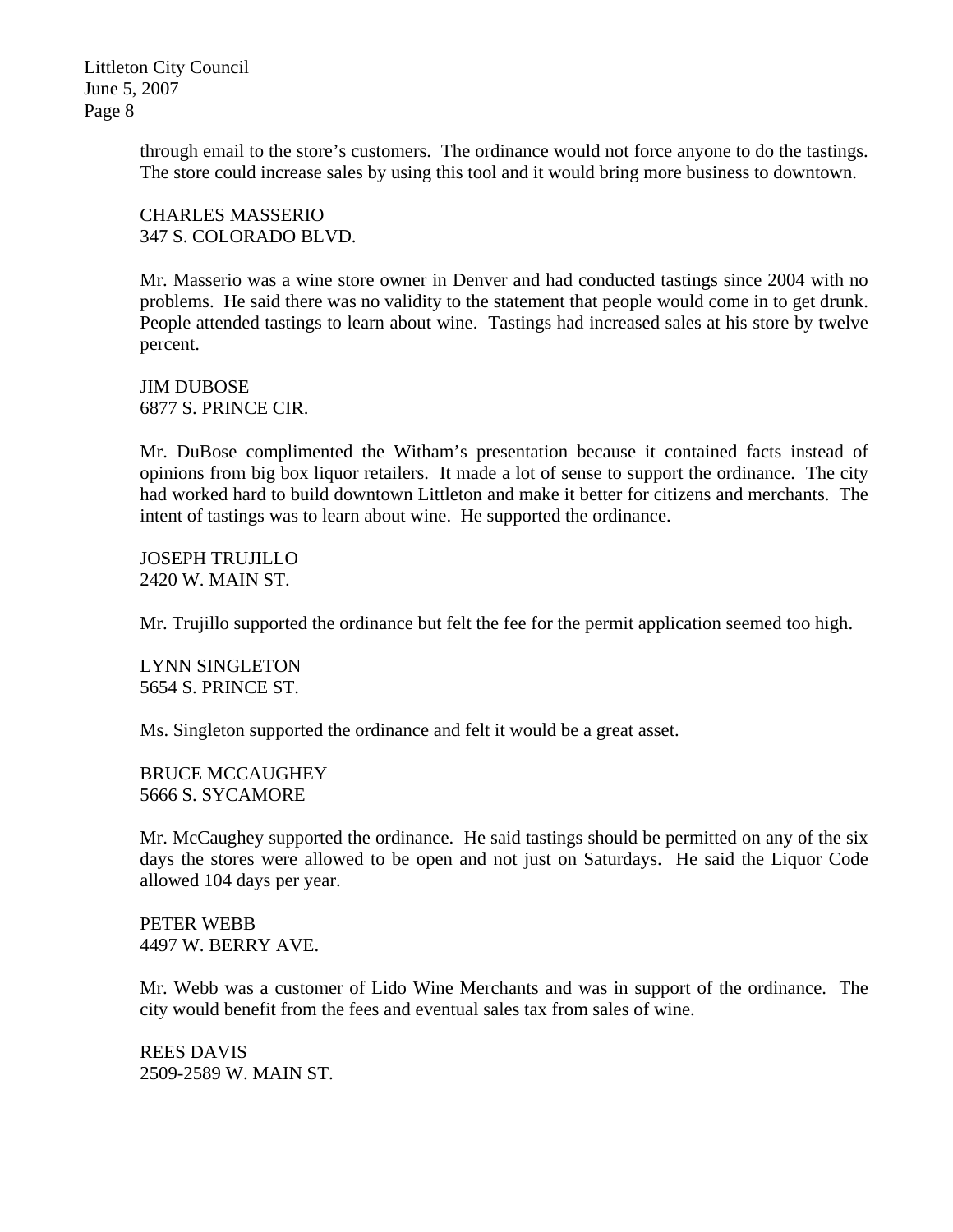> Mr. Davis said Lido Wine Merchants was his tenant and he favored the ordinance. The owners had shown great responsibility. The store provided personal service and expertise and needed to be competitive by offering something more. The ordinance helped owners be successful.

ISAAC GHEBREMEDHIN 7945 S. BROADWAY

Mr. Ghebredmedhin favored the ordinance. It was very hard for small business owners to advertise. The ordinance would allow people to taste the product without having to go to shops in other places.

KURT MELSTROM 9591 E. MAPLEWOOD CIR.

Mr. Melstrom was the owner of Pyramid Liquors. He said enforcement was not a problem. His wife owned a liquor store in Centennial and conducted tastings. Tastings were an educational experience for the customer and intimidation to over-serve was not an issue. He suggested that it be expanded beyond just Saturdays. Mr. Melstrom knew of instances of stores serving food and suppliers hosting the tastings. He intended to play by the rules.

Council Member Mulvey asked when tastings were allowed in Centennial?

Mr. Melstrom said tastings were allowed 104 days per year.

LINDA POULLIER 2000 W. ARAPAHOE RD.

Ms. Poullier favored the ordinance and said there should be no restriction on the 104 days.

RAY KOERNIG 7 MEADOWBROOK CIR.

Mr. Koernig was a member of City Council when the issue first came up. He said at that time no one showed up in favor of it. He had voted against tastings but in hindsight he was wrong. It was a reasonable thing in society and would provide a more level playing field for small merchants. He supported allowing merchants to decide which days would be appropriate to conduct tastings.

RUTH GRAHAM 2516 W. MAIN ST.

Ms. Graham was representing other Main Street merchants who were in favor of the ordinance. It was a good tool for wine merchants to use.

GREG REINKE 9229 S. JELLISON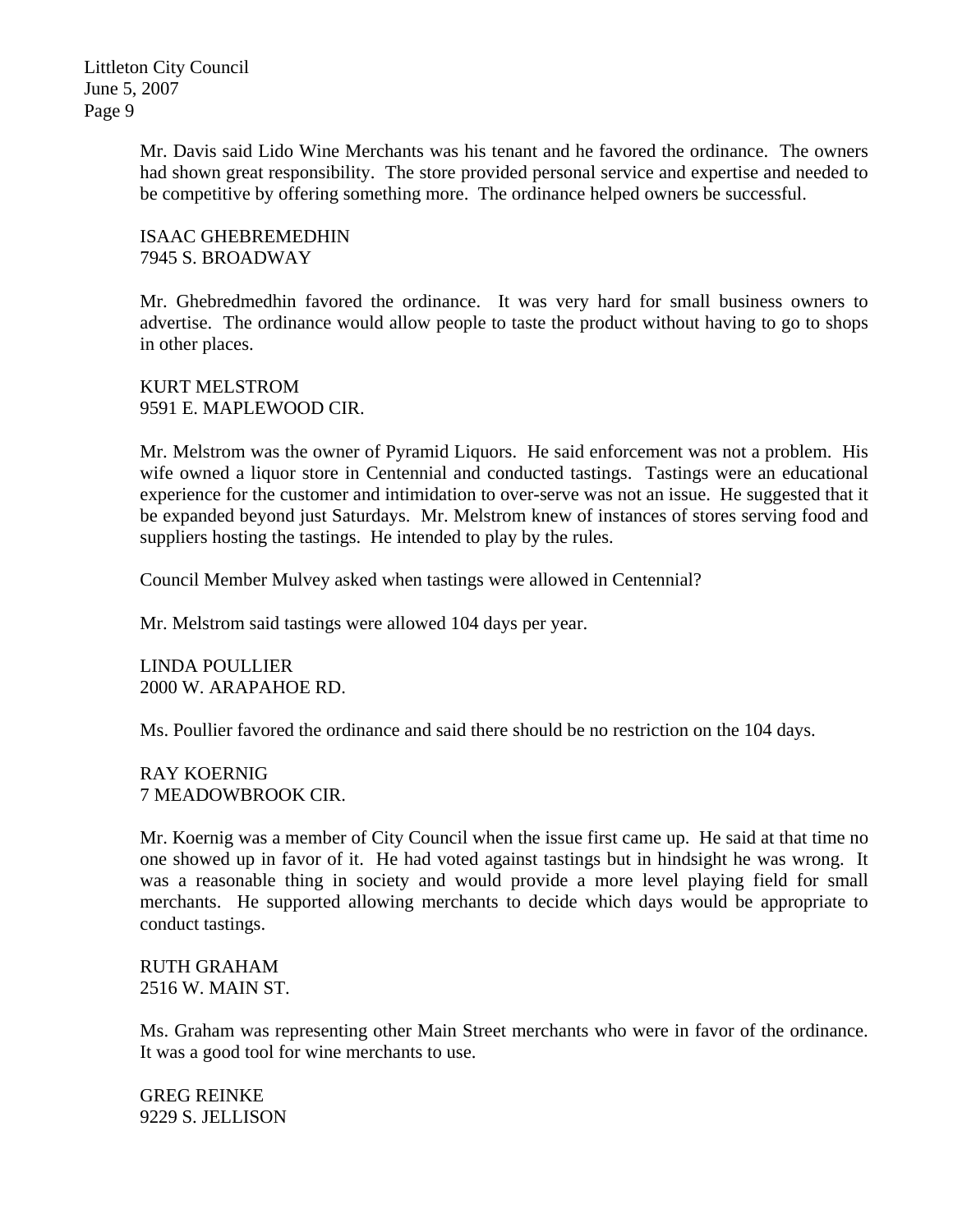> Mr. Reinke favored the ordinance. He said sampling worked and it was a good tool for the businesses. He asked Council not to micro-manage it.

The following people favored the ordinance but did not wish to speak:

YOLANDA MCALLISTER 6254 S. DATURA

DONOVAN ODELL 2494 W. COSTILLA AVE.

MARTIN & LISA SCHWEITZER 5654 S. PRINCE ST.

ROBERT WINKLER RON WINKLER 2248 W. POWERS

PAUL BINGHAM 236 W. DELAWARE CIR.

RYAN CRAIG 2759 W. RIVERWALK

CINDY TROMPETER 5612 S. SYCAMORE

STEVE LANG 5616 S. SYCAMORE

ROBERT OWENS 2359 W. MAIN ST.

MARC FINER 10702 W.

OLIVER AUSTIN 2259 S. WINDERMERE ST.

LYNN WALTER 547 W. VALLEYVIEW

Council Member Ostermiller reported on a faxed message received from Bill Hopping, 5773 Shasta Circle, in support of the ordinance.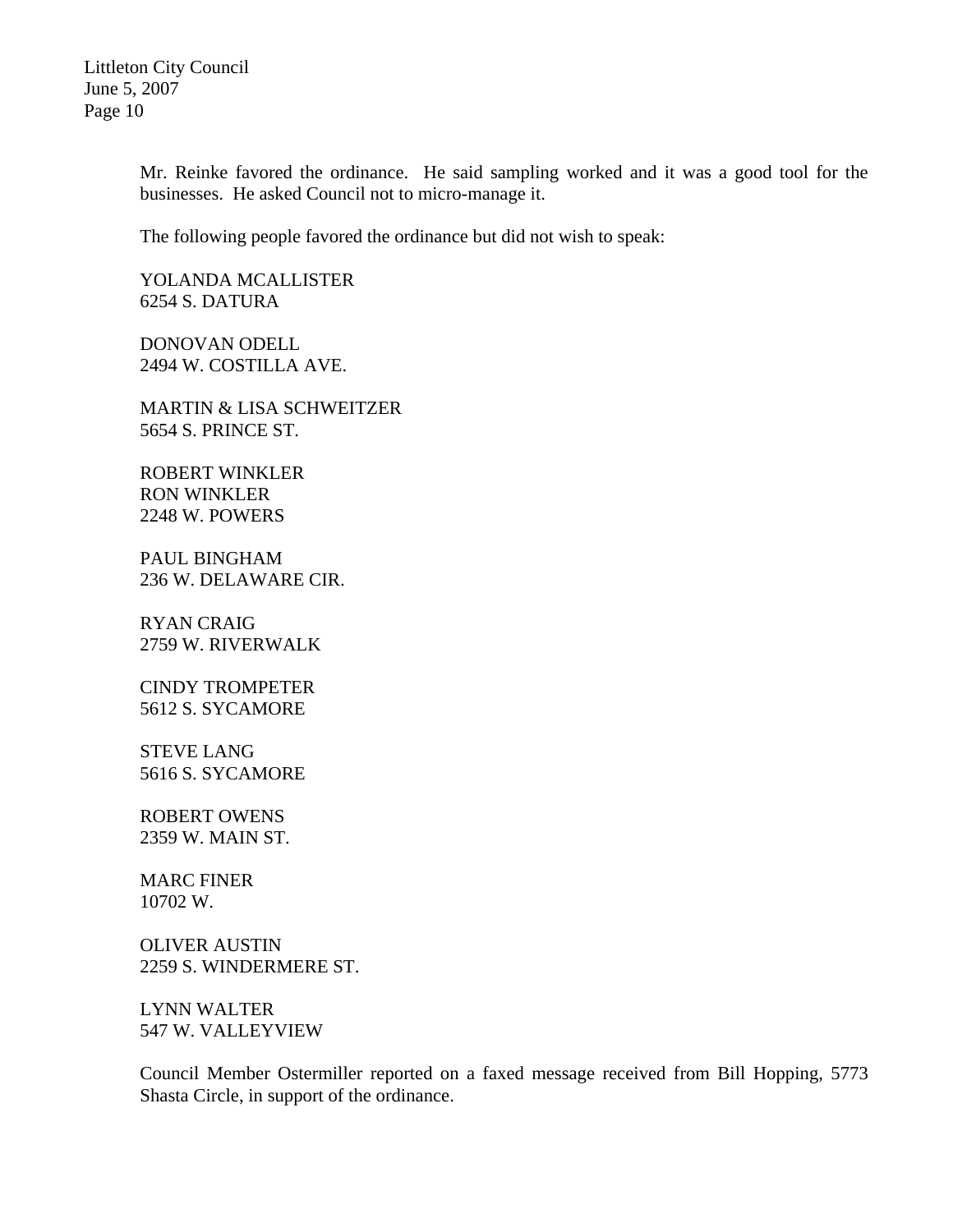> Council Member Stahlman also offered a copy of a newspaper advertisement from Whole Foods promoting a wine tasting at its store on Hampden Avenue. Yolanda McAllister had given the copy of the ad to Council Member Stahlman.

> Council Member Mulvey said Mr. Koernig made a good point that no one had spoken in favor of the ordinance when it was introduced several years ago. He had handled the advertising for Argonaut Liquor for five years and knew how expensive advertising was and how hard it was to get people in the door.

> Mayor Taylor said the following people had forwarded messages in favor of the ordinance: Doug Hauck, Steve Giles, Sharon Majetich, Betty Wilcox, Karl O'Keefe, Donald Douglas, Joseph McElroy, Bill Bickerton, Betsy Hook and Tim Weaver.

> It was moved by COUNCIL MEMBER CLARK and seconded by COUNCIL MEMBER MULVEY THAT THE PUBLIC HEARING BE CLOSED; THAT THE ORDINANCE ADDING A NEW SECTION TO THE LITTLETON CITY CODE PROVIDING FOR ALCOHOLIC BEVERAGE TASTINGS BE APPROVED ON SECOND READING; PUBLISHED BY TITLE ONLY; AND THAT THE COUNCIL PRESIDENT BE AUTHORIZED TO AFFIX HIS SIGNATURE THERETO.

> It was moved by COUNCIL MEMBER CLARK and seconded by MAYOR PRO TEM KAST TO AMEND THE ORDINANCE BY REMOVING SECTION 3-2-25(C).

> Mayor Taylor asked if there would be any notification requirement of when tastings would occur?

> Mr. Berkowitz said if the ordinance was approved, staff would come up with a recommendation for reporting requirements and bring it back to Council.

> Mayor Pro Tem Kast said it seemed like it would be more complicated for reporting if more than just Friday and Saturday tastings was allowed.

Mayor Taylor favored letting the establishments choose the days.

The vote on the amendment was:

Ayes: Council Members Mulvey, Conklin, Kast, Taylor, Stahlman, Ostermiller and Clark.

Nays: None.

MOTION CARRIED: 7 to 0

It was moved by MAYOR TAYLOR and seconded by COUNCIL MEMBER OSTERMILLER TO AMEND SECTION 3-2-25 (B) BY CHANGING THE APPLICATION FEE TO \$125 AND THE RENEWAL FEE TO \$50.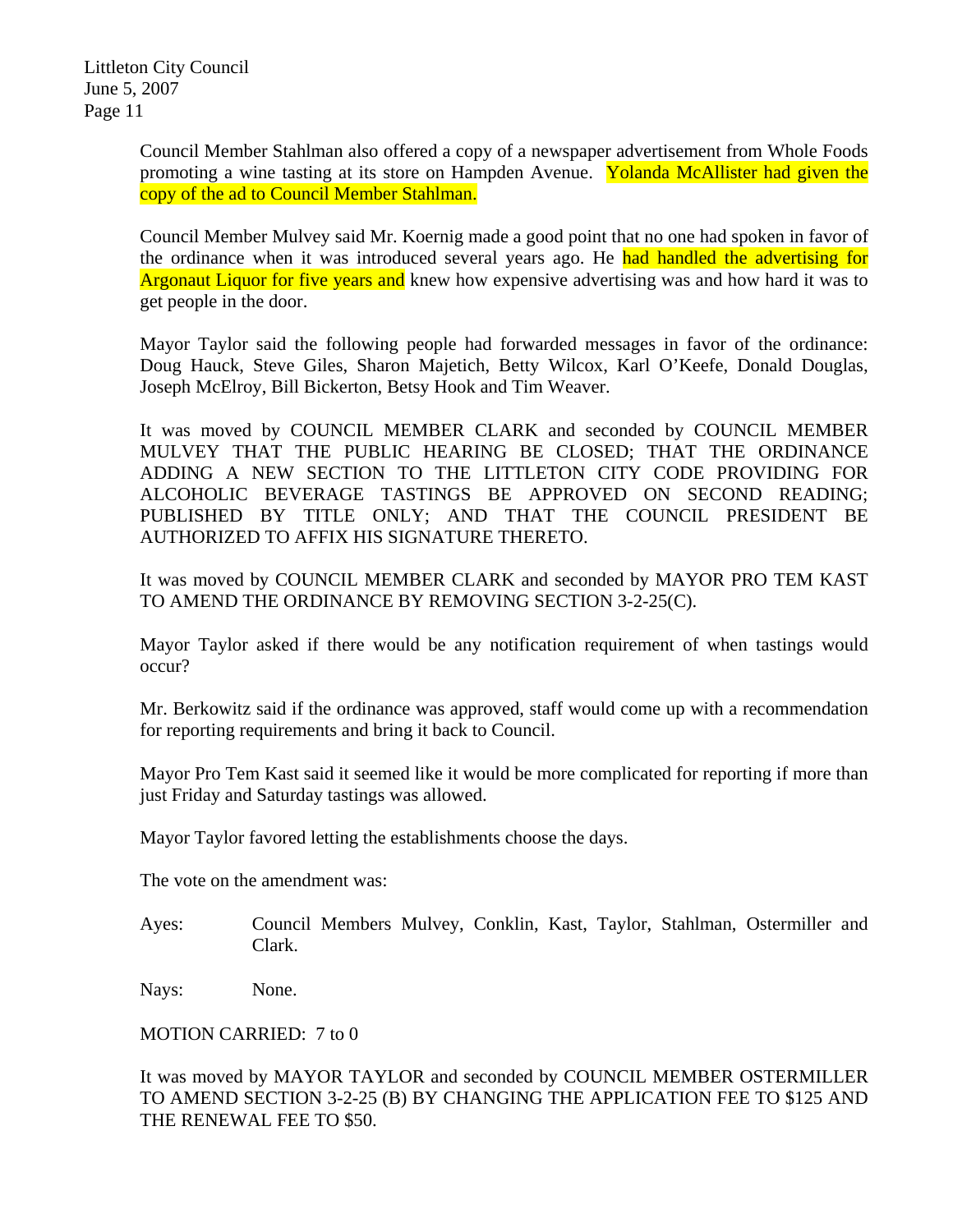Council Member Conklin said the legislature had finally allowed the fees charged by municipalities to be raised after many, many years and she could not support the reduction in fees.

Mayor Taylor said tastings did not include the same level of paperwork as a liquor license.

The vote on the amendment was:

Ayes: Council Members Mulvey, Taylor, Stahlman, Ostermiller and Clark.

Nays: Council Members Conklin and Kast.

MOTION CARRIED: 5 to 2

It was moved by MAYOR PRO TEM KAST and seconded by COUNCIL MEMBER CLARK TO RE-NUMBER SUBSECTION (D) TO (B).

Ayes: Council Members Mulvey, Conklin, Kast, Taylor, Stahlman, Ostermiller and Clark.

Nays: None.

MOTION CARRIED: 7 to 0

Mayor Pro Tem Kast asked if it was a violation to serve food during the tastings?

Mr. Berkowitz thought it was allowed if the food was being given away. He would have to check on it.

The vote on the main motion as amended:

Ayes: Council Members Mulvey, Conklin, Kast, Taylor, Stahlman, Ostermiller and Clark.

Nays: None.

MOTION CARRIED: 7 to 0

# **9. (a) GENERAL BUSINESS – None**

# **10. (a) CONSIDERATION OF COMMITTEE, COMMISSIONS AND BOARD MATTERS – MOTION APPROVING APPOINTMENTS TO BOARDS AND COMMISSIONS - None**

### **11. (a) ORDINANCES ON FIRST READING – None**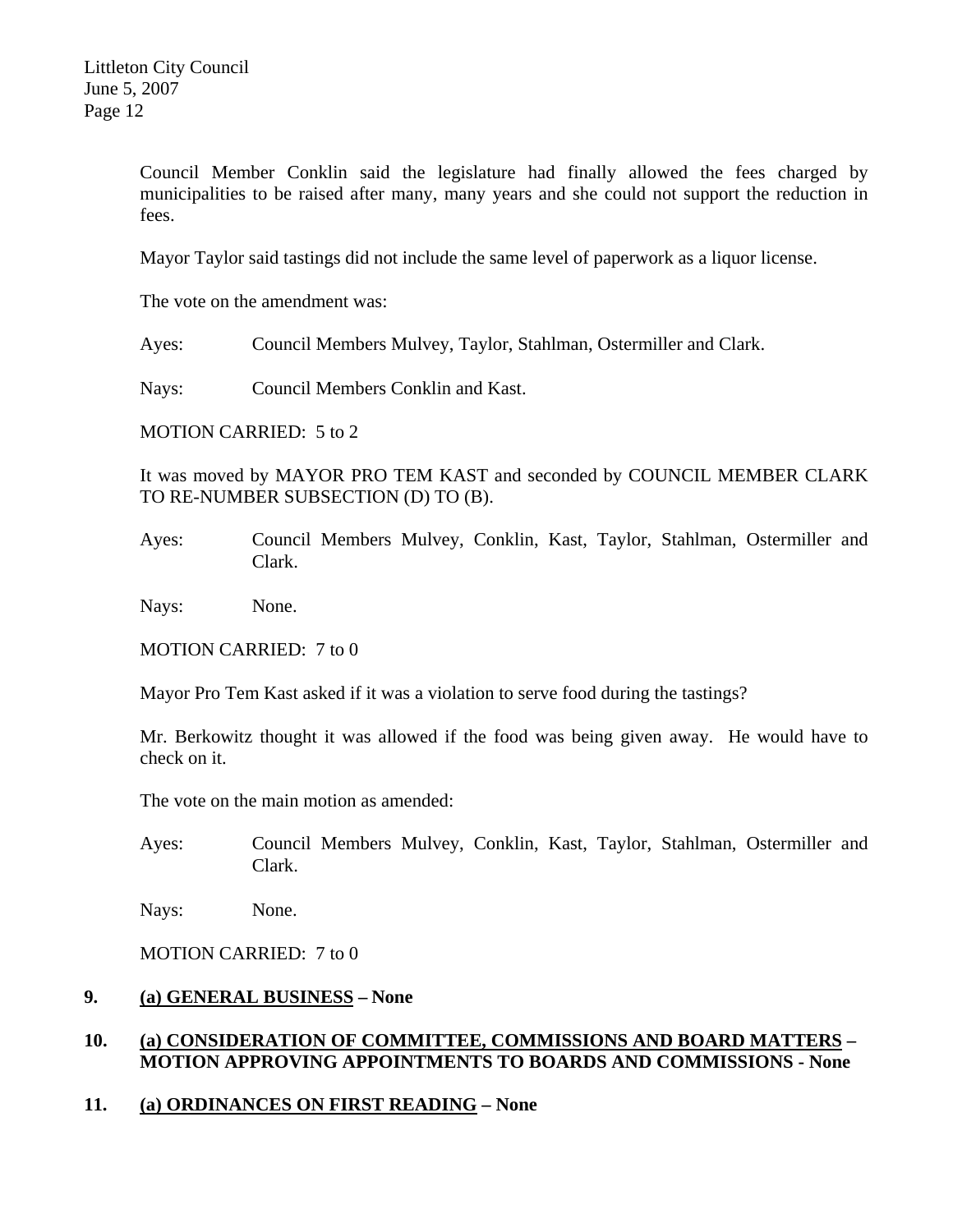#### **12. (a) RESOLUTIONS – None**

#### **13. REPORTS -**

**(a) CITY MANAGER** - Mr. Woods said the city had hired a new police chief, Heather Coogan and a new finance director, Doug Farmen. He expressed his appreciation for Interim Police Chief Bruce Beckman and Acting Finance Director Phil Cortese. Both men did a great job and got things accomplished.

Mr. Woods reminded everyone that the June  $12<sup>th</sup>$  study session would start at 4:00 p.m. and the annual boards and commissions dinner was scheduled for June 14<sup>th</sup>.

Mr. Woods reported that Bemis Library was hit by a direct lightning strike at 3:00 p.m. this afternoon but sustained no damage.

 **(b) CITY ATTORNEY –** Mr. Berkowitz said a request had been received for Council to give further consideration to acquiring the Jaycees parcel and would he put together a packet of information. A contract had been developed previously but the city had objected to certain items in the contract. He wanted to know if Council was interested in pursuing further discussions with the Jaycees? An environmental survey had been completed several years ago but another one might be necessary.

Council Member Conklin asked what the property would cost?

Mr. Berkowitz said a previous valuation of \$70,000 was based on a faulty premise that the property could be developed. After previous negotiations, a price of \$34,476 had been reached.

Council consensus was to pursue discussions.

### **(c) COUNCIL MEMBERS** -

**COUNCIL MEMBER CONKLIN –** Council Member Conklin would include a list of power plant tours from Excel and an article regarding water in Council's packets on Thursday.

Council Member Conklin asked for follow-up on the fence around the tree at Ketring Park. She wanted to know what the cost of a wrought iron fence and a sign would be?

Council Member Ostermiller said the cost of a wrought iron fence was \$12,000.

Mr. Woods said the item was on the study session topic list.

Council Member Conklin said a luncheon was scheduled for Thursday with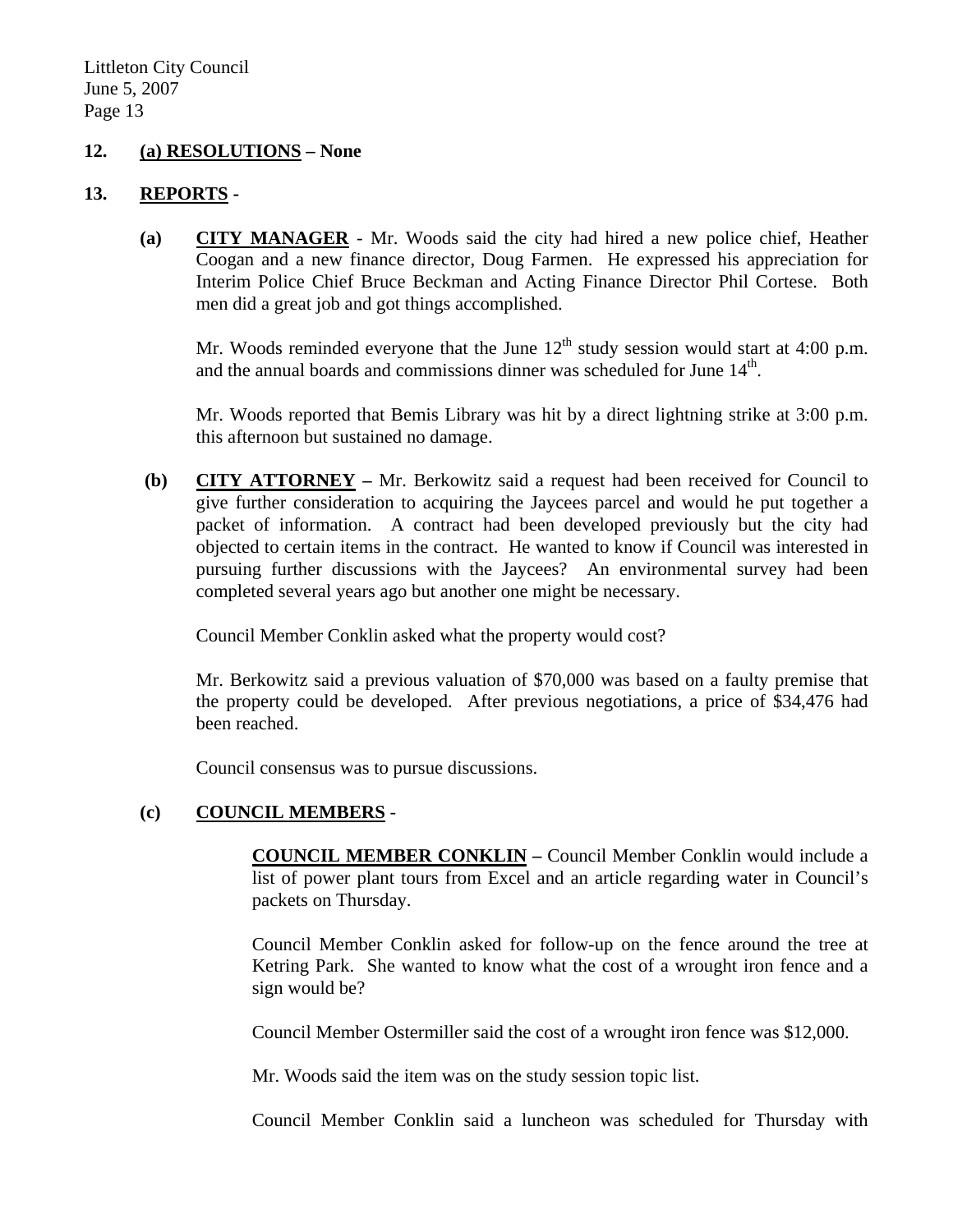Arapahoe County for the distribution of open space funds.

Council Member Conklin said there had been a letter in Council's packet commending Business/Industry Affairs Director Chris Gibbons.

Council Member Conklin reported a letter of resignation had been received from Karianne Weibold, a member of the Planning Commission.

**MAYOR PRO TEM KAST** – Mayor Pro Tem Kast reported the summer concert series began tomorrow at the museum.

**COUNCIL MEMBER STAHLMAN** – Council Member Stahlman attended the Historical Preservation Board meeting and the owner of Merle's Alignment building was considering joining the Historic District. The board had also approved a second story to the Cower building.

Council Member Stahlman said the VFW Memorial Day services were very well done and very moving.

Council Member Stahlman visited Fire Station 12.

Council Member Stahlman had attended the Crestline Park homeowner's association meeting and there had been a discussion about city funding for community beautification.

Mr. Woods said staff would put together a proposal for Council.

Mayor Taylor suggested it be patterned after South Suburban's matching grant program.

Council Member Stahlman thanked Ms. Narde for her work on the Technology Student Association guest citizens.

**COUNCIL MEMBER OSTERMILLER** – Council Member Ostermiller said the South Metro Chamber was hosting a breakfast regarding the real estate market on June  $26^{th}$  from 7:30 a.m. – 9:00 a.m.

Council Member Ostermiller said the updated study session list did not include the joint meeting with the Planning Commission to discuss incentives for developers.

Council Member Ostermiller said Council had received a letter from Jack LeMoine regarding publication of legal notices. He wondered if anyone was going to respond since the big issue was the timing of the publications not the cost.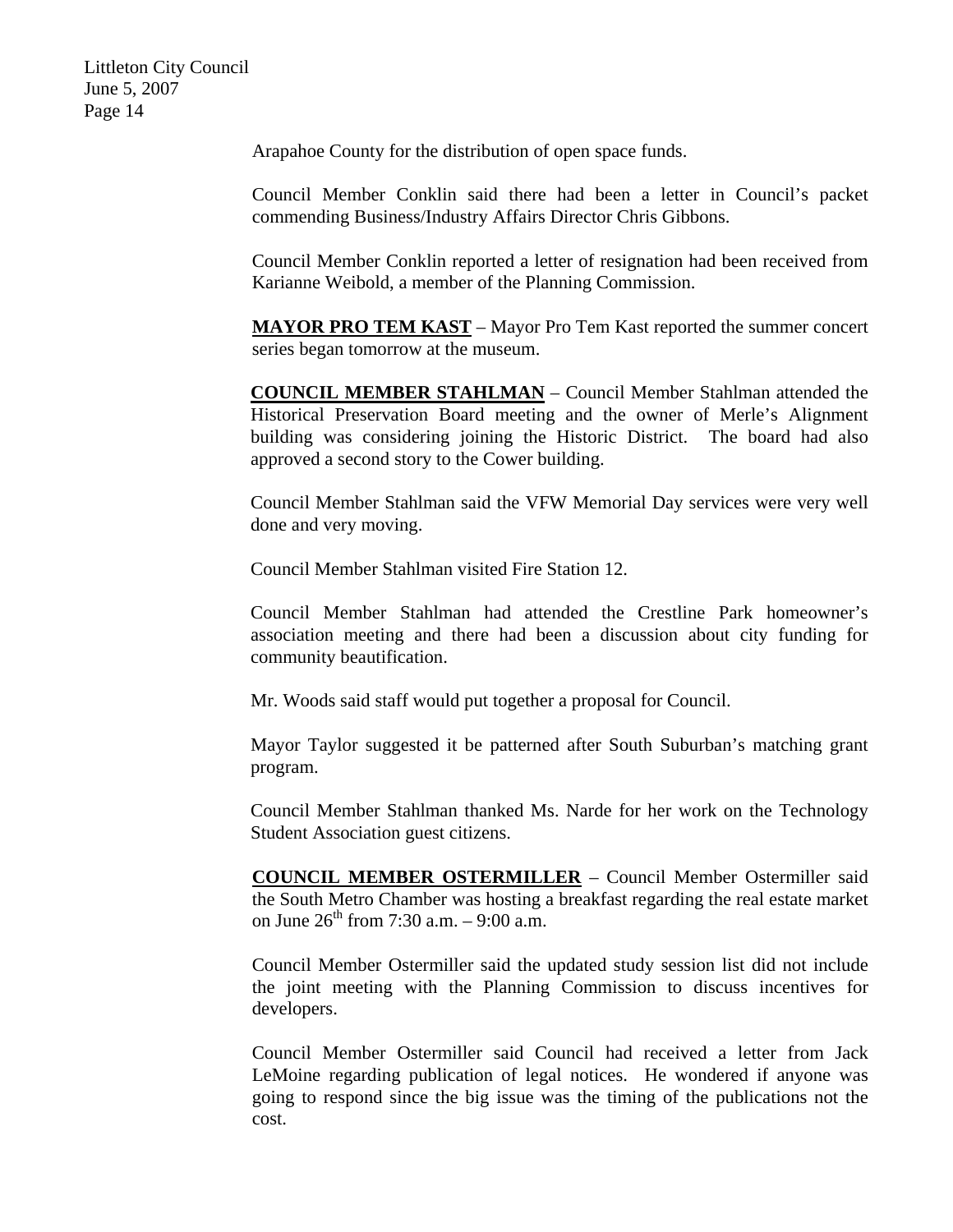Mayor Pro Tem Kast said she would talk to Mr. LeMoine.

**COUNCIL MEMBER CLARK** – Council Member Clark asked for a response regarding the city's frequent flyer miles?

Ms. Narde said the city did not have any frequent flyer miles as no one flew often enough on city business.

It was moved by COUNCIL MEMBER CLARK and seconded by COUNCIL MEMBER MULVEY TO APPROVE AN ORDINANCE ON FIRST READING AMENDING SECTION 11-7-1(B)1 TO CHANGE THE FEE FOR PARKS AND OPEN SPACE DEDICATION FEES AS FOLLOWED: SINGLE-FAMILY FROM \$505 PER UNIT TO \$5,548.86 PER UNIT; AND MULTI-FAMILY FROM \$360 TO \$4,522.01 PER UNIT.

Council Member Clark said the requirement was established by ordinance in 1979. The city had the option of accepting cash in lieu of land dedication. The current fee was equivalent to approximately \$17,000 per acre and had been at that price since 1984 or earlier. He said current land prices in Littleton were more than 10 times higher than that as shown by the purchase of the Marathon property a few years back that sold for \$180,000 per acre.

It was moved by COUNCIL MEMBER CONKLIN and seconded by COUNCIL MEMBER OSTERMILLER TO POSTPONE THE MATTER INDEFINITELY.

Ayes: Council Members Conklin and Ostermiller.

Nays: Council Members Mulvey, Kast, Taylor, Stahlman and Clark.

MOTION FAILED: 2 to 5

Mr. Berkowitz said Council might want to consider having an ordinance brought back that was in the appropriate format and in a normal procedure.

After discussion, Council directed staff to provide information on the impacts of an increase in the fees, property available for development, land values and a survey of area fees and that the matter be taken to the Planning Commission and the Citizens' Advisory Committee for discussion and recommendation.

It was moved by MAYOR PRO TEM KAST and seconded by COUNCIL MEMBER CLARK TO TABLE THE MATTER UNTIL JULY 17<sup>TH</sup>.

Ayes: Council Members Mulvey, Kast, Taylor, Stahlman and Clark.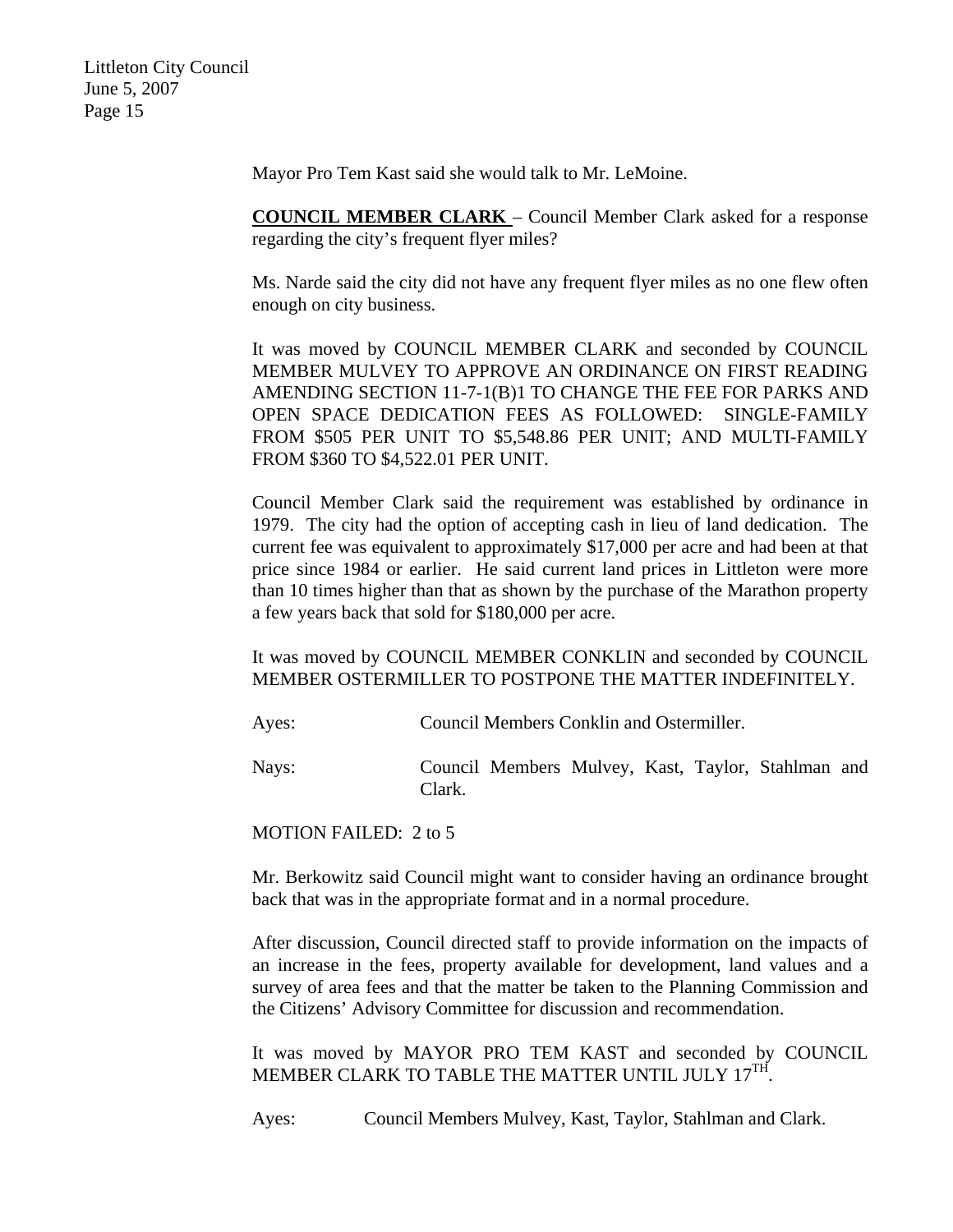Nays: Council Members Conklin and Ostermiller.

MOTION CARRIED: 5 to 2

**COUNCIL MEMBER MULVEY** – Council Member Mulvey said there was a good turn out for the Memorial Day events.

**(d) MAYOR TAYLOR –** Mayor Taylor participated in a workshop regarding transitoriented development (TOD).

Mayor Taylor reported eleven loans had been placed in Littleton through the Metro Mayors Mortgage Assistance Program.

Mayor Pro Tem Taylor asked for a report on the electronics recycling day the city sponsored?

Mr. Woods said it had been a very successful day and almost a full semi-trailer had been filled with unwanted electronic items.

Mayor Taylor said the new police chief would be sworn in on June  $20<sup>th</sup>$  at 4:30 p.m.

Mayor Taylor asked if Council wanted to direct the city clerk to prepare a communication to move William Bradish of the Liquor Authority from an alternate position to a regular position and to move Jamie Driscoll to the Victim Assistance Compensation Board? There would now be two vacancies on the Liquor Authority. He had discussed the first vacancy with the Authority's chair who did not feel it needed to be filled right away. Mayor Taylor would talk to him again now that there were two vacancies.

Council agreed.

Mayor Taylor felt the Planning Commission vacancy did not need to be filled at the present time.

Council Member Ostermiller said it was important for the alternate members to have time to learn what the Planning Commission did and he did not want to wait ten months to make an appointment.

Mayor Taylor said Bob Oliver had resigned from the Littleton Housing Authority. Dan Burnham would be trying to find a resident to fill the vacancy.

Council agreed to advertise to fill the vacancies.

**(e) DRCOG** – Mayor Taylor said the public hearing on the 2030 Metro Vision Regional Transportation Plan was held. There would be a 20% reduction in funding for the 2035